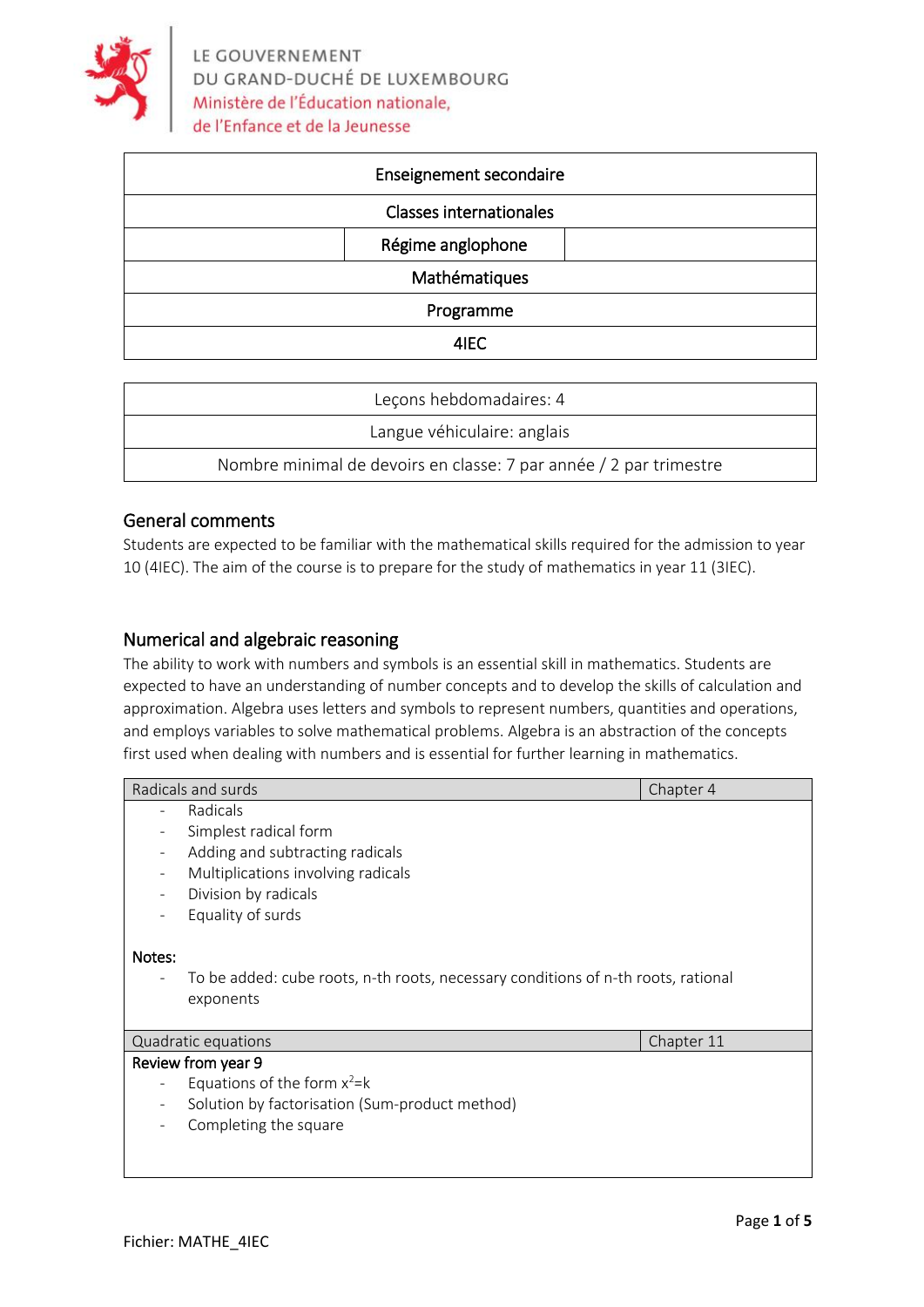

- The quadratic formula
- Problem solving

#### Notes:

- To be added:
	- Quartic equations: Exercise 11B Problem 8 + additional examples added by the teacher
	- Higher degree equations: Exercise 11B Problem 9 + additional examples added the by teacher
- Not treaded in year 10:
	- Radical equations: Exercise 11B Problem 10
	- Section 11F: Quadratic equations with Delta<0
	- Section 11G: The sum and product of the roots

# **Inequalities** Chapter 22 **Chapter 22** Interval notation - Linear inequalities Non-linear inequalities with sign diagrams Notes: To be added: ▪ Word problems (quadratic inequalities) ■ Necessary conditions on radicals Systems of inequalities ■ Equations and inequalities involving absolute value Polynomials **Chapter 24 Chapter 24 Chapter 24 Polynomials** Polynomial operations The remainder theorem The factor theorem Notes: To be added by the teacher ■ The integer root theorem

#### Spatial reasoning

Spatial reasoning skills provide students with the tools for analysing, measuring and transforming geometric quantities in two dimensions.

The topics and skills in spatial reasoning will help students develop an understanding of

- construction and manual skills,
- visualization of 2D and 3D shapes
- moving between dimensions
- algorithmic thinking in trigonometry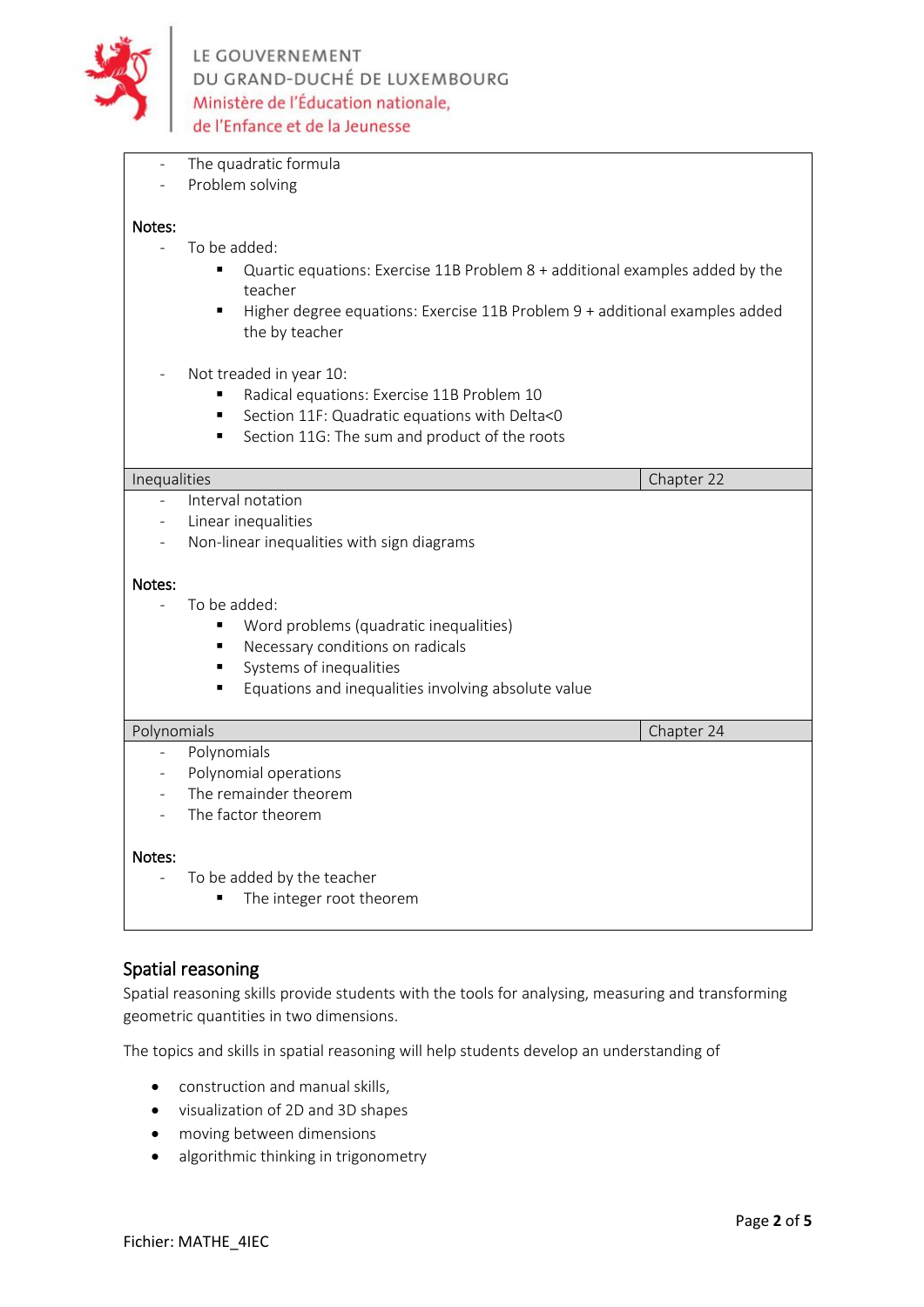

|                          | Coordinate geometry                                  | Chapter 6  |
|--------------------------|------------------------------------------------------|------------|
|                          | The distance between two points                      |            |
|                          | Midpoints                                            |            |
|                          | Gradient                                             |            |
|                          | Parallel and perpendicular lines                     |            |
|                          | The equation of a line                               |            |
| $\blacksquare$           | Perpendicular bisectors                              |            |
|                          | Distance from a point to a line                      |            |
| Notes:                   |                                                      |            |
|                          | Not treated in year 10:                              |            |
|                          | Section 6H: 3-Dimensional Coordinate Geometry        |            |
|                          |                                                      |            |
|                          | Congruence and similarity                            | Chapter 7  |
| $\overline{\phantom{a}}$ | Congruent triangles                                  |            |
|                          | Proof using congruence                               |            |
|                          | Similarity                                           |            |
|                          | Areas and volumes                                    |            |
|                          |                                                      |            |
|                          |                                                      |            |
| Trigonometry             |                                                      | Chapter 12 |
|                          | Trigonometric ratios                                 |            |
|                          | Problem solving using trigonometry                   |            |
|                          | True bearings                                        |            |
|                          | 3-dimensional problem solving                        |            |
| Notes:                   |                                                      |            |
|                          | Not treated in year 10:                              |            |
|                          | Supplementary angles                                 |            |
|                          | The area of a triangle<br>٠                          |            |
|                          | The sine rule<br>$\blacksquare$                      |            |
|                          | The cosine rule<br>٠                                 |            |
|                          | Problem solving using the sine and cosine rules<br>٠ |            |
|                          | To be added by the teacher                           |            |

## Reasoning with data

This branch of mathematics is concerned with the collection, analysis and interpretation of quantitative data and uses the theory of probability to estimate parameters, discover empirical laws, test hypotheses and predict the occurrence of events.

Through the study of statistics, students should develop skills associated with the collection, organization and analysis of data, enabling them to present information clearly and to discover patterns. Students will also develop critical-thinking skills, enabling them to differentiate between what happens in theory (probability) and what is observed (statistics).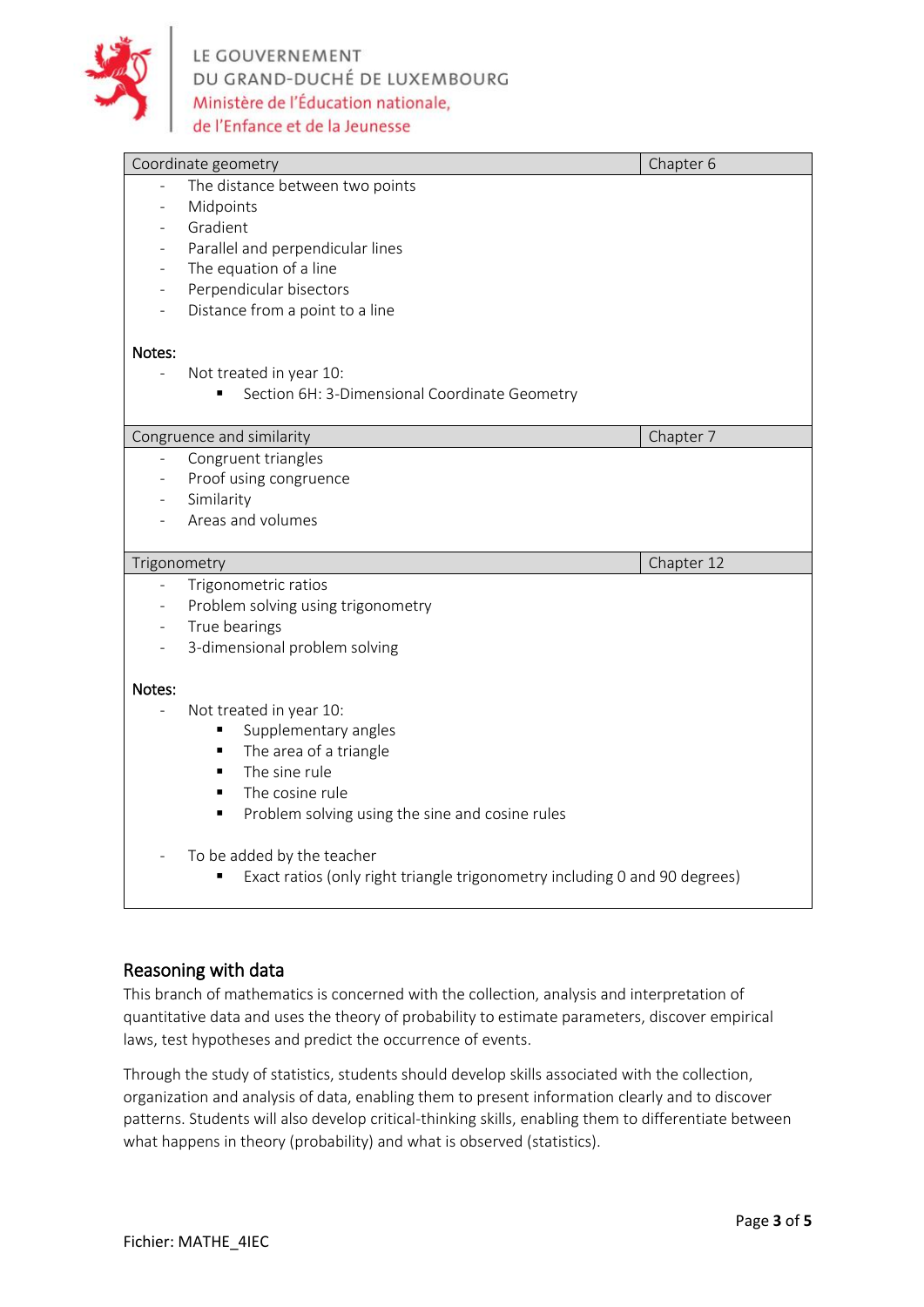

Students should understand both the power and limitations of statistics, becoming aware of their legitimate use in supporting and questioning hypotheses, but also recognizing how statistics can be used to mislead as well as to counter opinions and propaganda.

| Statistics                                        | Chapter 9 |
|---------------------------------------------------|-----------|
| Discrete data                                     |           |
| Continuous data<br>$\sim 100$                     |           |
| Measuring the centre<br>$\sim$                    |           |
| - Cumulative data                                 |           |
| Measuring the spread<br>$\sim$                    |           |
| Box-and-whisker plots<br>$\overline{\phantom{a}}$ |           |
| Standard deviation<br>$\sim$                      |           |
|                                                   |           |

## Effective use of information and communication technology in mathematics

The appropriate use of computers, computer applications and calculators can improve the understanding of all students. In year 9, students are expected to write their first *mathematical investigation*.

A mathematical investigation is a short report written by the student. The emphasis is on mathematical communication (including formulae, diagrams, graphs and so on), with accompanying commentary, good mathematical writing and thoughtful reflection. A student should develop his or her own focus, with the teacher providing feedback. This will allow the students to develop an area of interest for them, without a time constraint as in an examination, and will allow all to experience a feeling of success.

In addition to testing the objectives of the course, the mathematical investigation is intended to provide students with opportunities to increase their understanding of mathematical concepts and processes, and to develop a wider appreciation of mathematics.

It is intended that, by working on the mathematical investigation, students benefit from the mathematical activities undertaken and find them both stimulating and rewarding. It will enable students to acquire the attributes of the IB learner profile.

One of the objectives is to use technology accurately, appropriately and efficiently both to explore new ideas and to solve problems.

Examples include:

- Any kind of calculators, the internet, data logging devices
- Word processing packages, spreadsheets, graphics packages

The paper will be written in Microsoft Word possibly using spreadsheet functions from Microsoft Excel and/or the use of GeoGebra.

#### In year 10 students write one *mathematical investigation*.